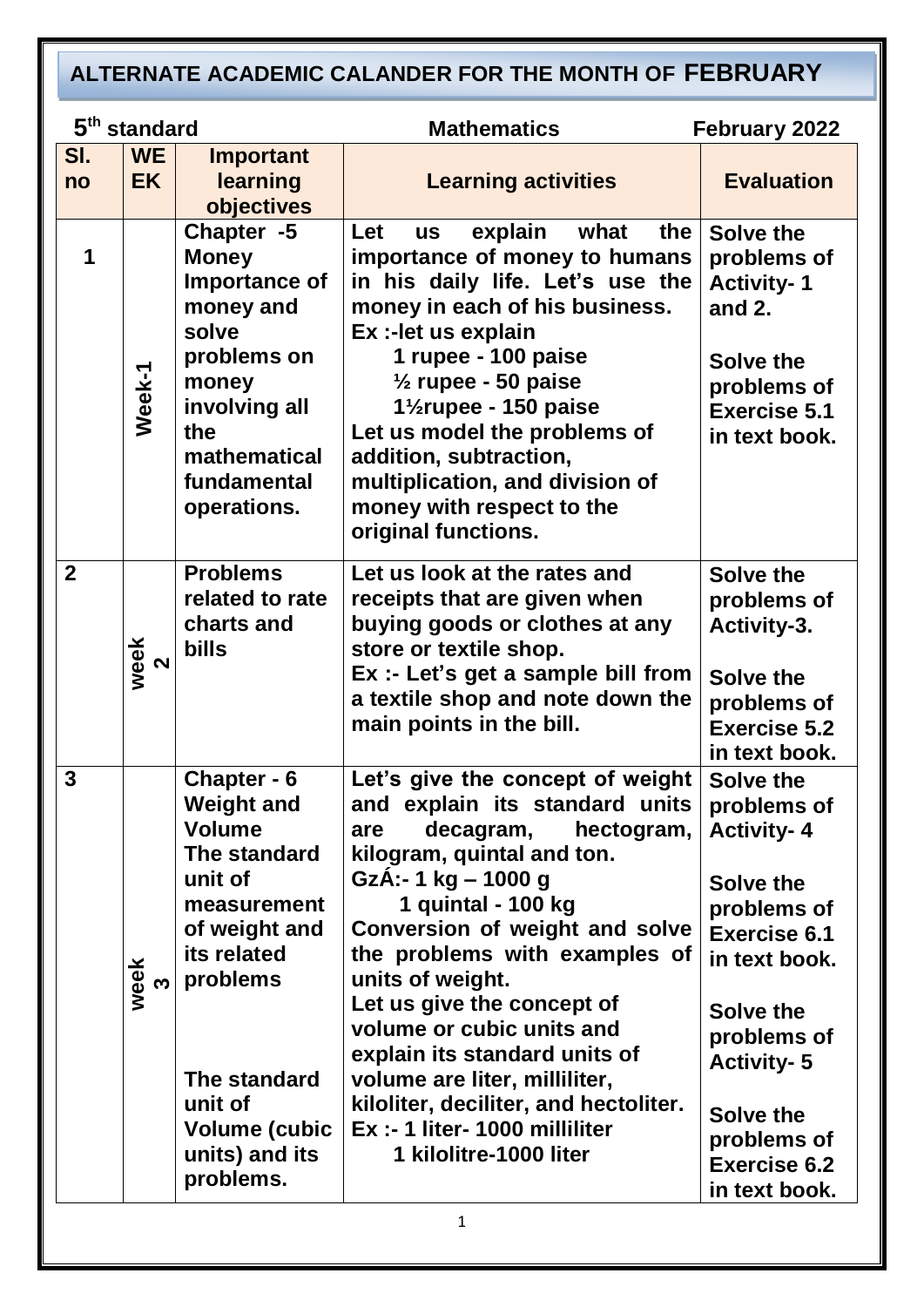| $\overline{\mathbf{4}}$ |           | chapter-7      | Let us explain about clock.     | Ex: Solve the       |
|-------------------------|-----------|----------------|---------------------------------|---------------------|
|                         |           | <b>Time</b>    | There are 12 numbers on the     | problems of         |
|                         |           | watching time  | Clock, and it has 3 thorns to   | <b>Activity-6</b>   |
|                         |           | on the clock   | show time. One thorn is to show |                     |
|                         |           | and to convert | hour, another one is to show    | Solve the           |
|                         |           | 24-hour clock  | minute and other one is to show | problems of         |
|                         | 4<br>week | time into 12-  | second.                         | <b>Exercise 7.1</b> |
|                         |           | hour clock     | $Ex: -1$ hour - 60 minutes      | in textbook.        |
|                         |           | time.          | 1 minute - 60 seconds           |                     |
|                         |           |                | Let us explain how to convert   |                     |
|                         |           |                | 24-hour clock time to 12-hour   |                     |
|                         |           |                | clock time.                     |                     |
|                         |           |                | Ex: $13:00$ hour = 1 p.m        |                     |
|                         |           |                | 14:00 hour = 2 p.metc.          |                     |
|                         |           | <b>Solving</b> | Solve the problems related to   | Solve the           |
|                         |           | problems       | time with respect to daily      | problems of         |
|                         |           | related to     | problems involving addition and | <b>Activity-7</b>   |
|                         |           | addition and   | subtraction.                    |                     |
|                         |           | subtraction    | Model :- 2 h, 10 min            | Solve the           |
|                         |           |                | <u>+6 h, 20 min</u>             | problems of         |
|                         |           |                | <u>8 h, 30 min</u>              | <b>Exercise 7.2</b> |
|                         |           |                |                                 | and $7.3$ in        |
|                         |           |                |                                 | text book.          |
|                         |           |                |                                 |                     |
|                         |           |                |                                 |                     |
|                         |           |                |                                 |                     |
|                         |           |                |                                 |                     |
|                         |           |                |                                 |                     |
|                         |           |                |                                 |                     |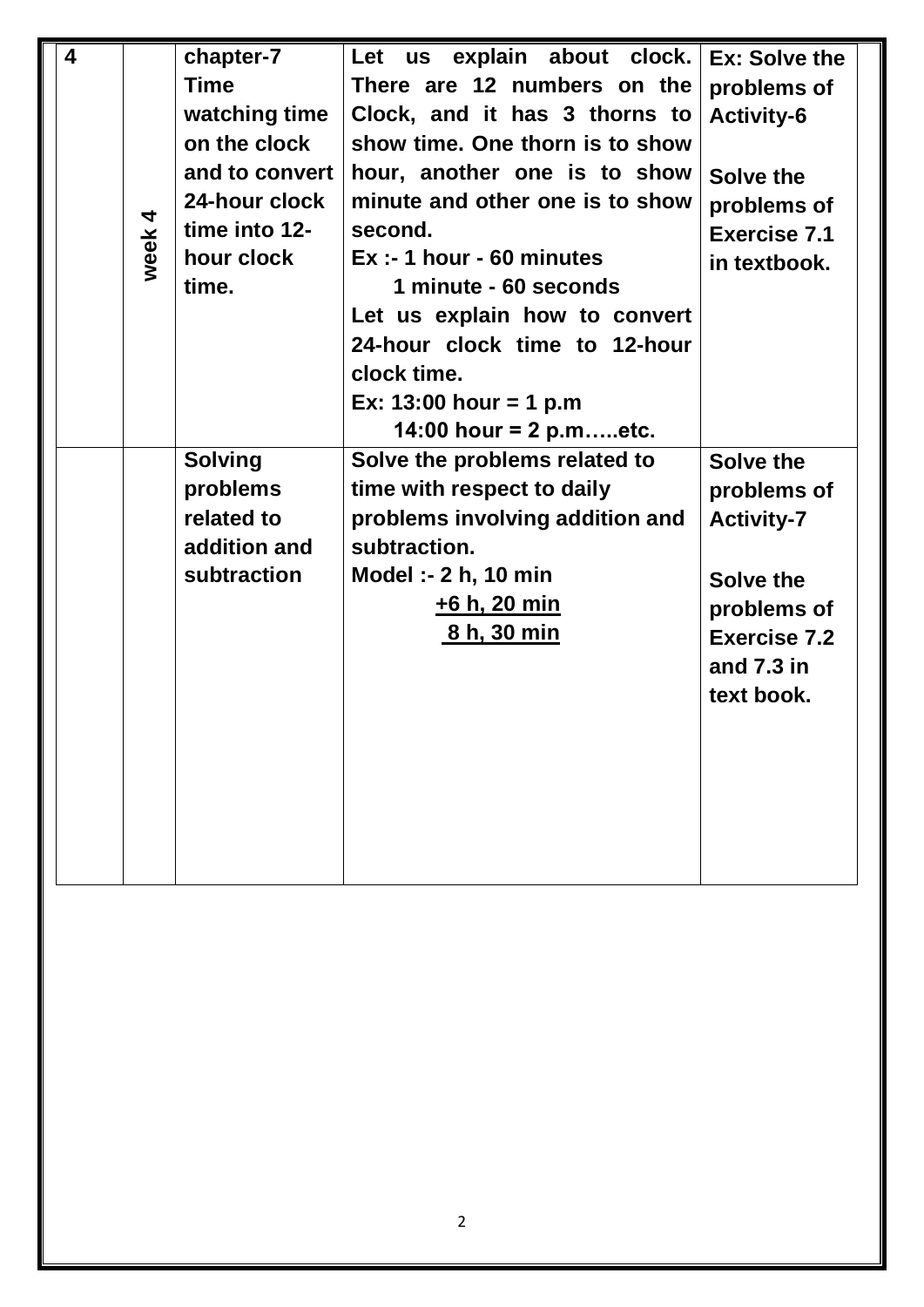

| $-2000 - 1000$<br><b>Call comments</b><br>No. of the Local District Lands<br><b>SOUTHERNESS</b>                                                                                           |   |                                                                                                                                                                                                                                                                                                                                                                                                                                                                                                                                     |       |
|-------------------------------------------------------------------------------------------------------------------------------------------------------------------------------------------|---|-------------------------------------------------------------------------------------------------------------------------------------------------------------------------------------------------------------------------------------------------------------------------------------------------------------------------------------------------------------------------------------------------------------------------------------------------------------------------------------------------------------------------------------|-------|
| <b>ILLUSTRY MINERAL PORT OF A COL POSTED</b><br><b>STANDARD BALLASTER</b><br>STILL<br>$9.0\%$<br>2227<br>एक मंग<br><b>BICK RENDER</b>                                                     | + | COMPATION HANK OF INCLA. SEN 400994<br><b>Call Art American Artists and</b><br>$50 =$<br><b>G.L.WA. In the top</b><br>$\frac{1}{2} \left( \frac{1}{2} \right) \left( \frac{1}{2} \right) \left( \frac{1}{2} \right) \left( \frac{1}{2} \right)$<br><b>The State of the Contract of the Contract of the Contract of the Contract of the Contract of the Contract of the Contract of the Contract of The Contract of The Contract of The Contract of The Contract of The Contract of </b><br><b>SORTEN WIND</b><br><b>SEE ADDRESS</b> |       |
| IIIIII SOPPE WINDH Duel die orge are wrened<br><b>RATESWAY SA his of younger</b><br><b>RIVER GIVE BE FREE</b><br><b>STAR</b><br><b>RPAC: N22</b><br><b>SOUTH #</b><br>WCN NESTER THE REAL |   | strailing fitund War.<br>when temple<br>INGEDIANT BANK OF INCH-<br>800 000000<br>2012<br>e<br>面<br>₹20<br>0000000000                                                                                                                                                                                                                                                                                                                                                                                                                |       |
| <b>DUSTRY HONKOF INNA</b><br>SER ADDRES<br>word's front on<br>$50 -$<br><b>B. F. And  I  y young</b><br><b>DOM: NYSE</b><br><b>SKILL GROUND SK</b>                                        |   | streamy finant line.<br>where nempty<br><b>INDIATIVE BANK OF WORK</b><br>000 000000<br>2012<br>∾<br>s<br><b>Mar</b><br>廇<br>₹20<br>000000.000                                                                                                                                                                                                                                                                                                                                                                                       | <br>. |
| <b>IUDIORY</b> Hotel flot the ring out western<br><b>Caroline Institute State Labournee</b><br><b>TIER</b><br>पाका गति स्टब्स मे<br><b>CCIL INDIANS PARTIES</b>                           |   | <b>ETHING THE</b><br><b><i>INFORMED BANK OF WORK</i></b><br>162020<br>e<br>主<br>て10<br>162020                                                                                                                                                                                                                                                                                                                                                                                                                                       |       |
| screding finant line.<br><b>Million Scottle</b><br><b>BESCHWE GARE OF BIOUS</b><br>000000<br>000<br>s<br>ຼ<br>偏<br>₹20<br>000300<br>000.                                                  | + |                                                                                                                                                                                                                                                                                                                                                                                                                                                                                                                                     | .     |
|                                                                                                                                                                                           |   |                                                                                                                                                                                                                                                                                                                                                                                                                                                                                                                                     |       |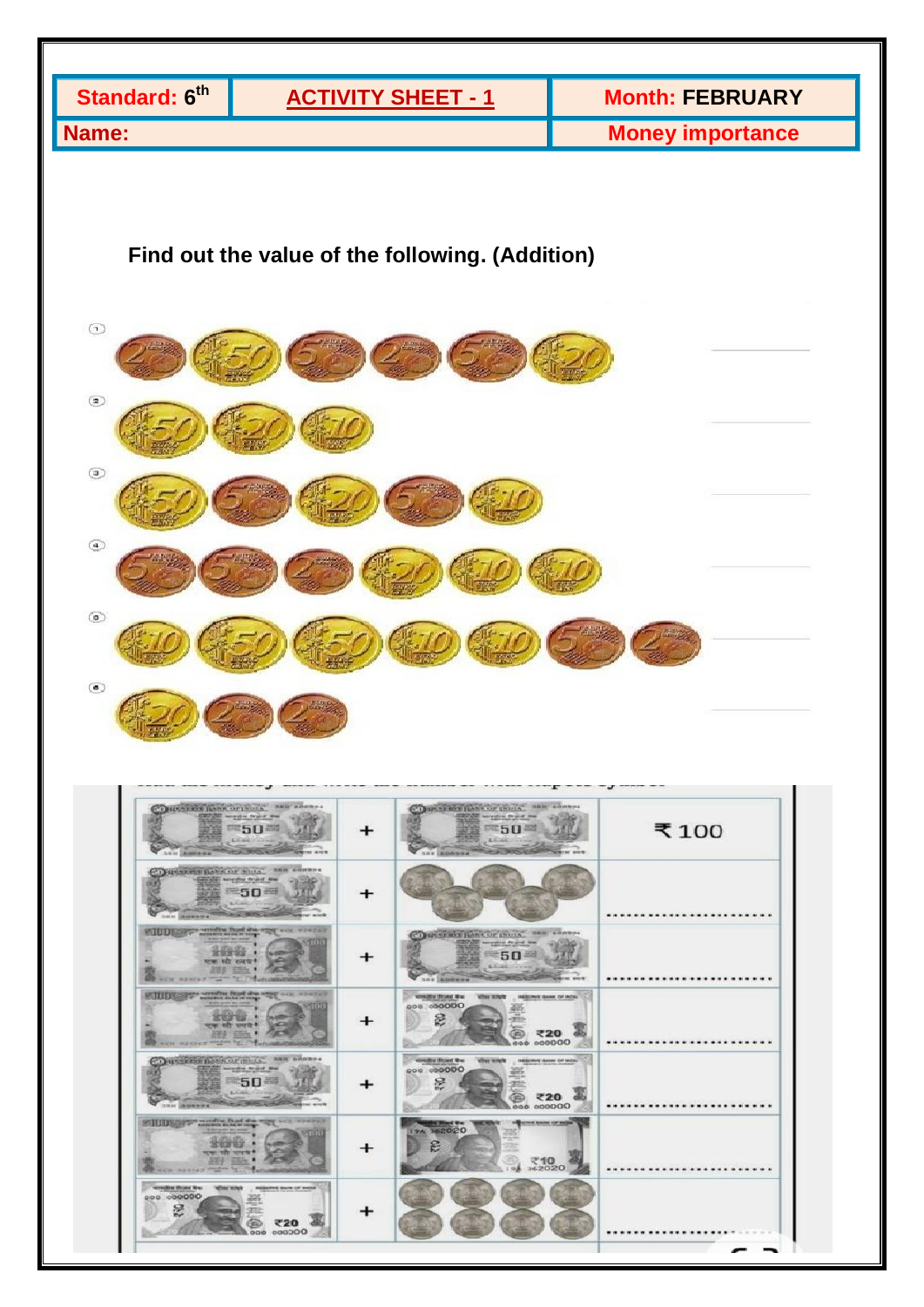| <b>Activity sheet - 02</b><br>Find out the value of the following. |
|--------------------------------------------------------------------|
| Example :- The product of Rs. 45 and Rs.5 =45x5                    |
| $=$ Rs. 225.                                                       |
| 1) The product of Rs.24 and Rs.8 $=$                               |
| 2) The quotient obtained by dividing Rs.450 by Rs.9 =              |
| 3) The product of $Rs.580$ and $Rs.12 =$                           |
| 4) The quotient obtained by dividing Rs.260 by Rs.13 =             |
| 5) The product of Rs. 181 and Rs.15 $=$                            |
| 6) The quotient obtained by dividing Rs.210 by Rs.21 =             |
| 7) The product of Rs.44 and Rs.22 $=$                              |
| 8) The quotient obtained by dividing Rs.171 by Rs.19 =             |
| 9) The quotient obtained by dividing Rs. 200 by Rs.20 =            |
| 4                                                                  |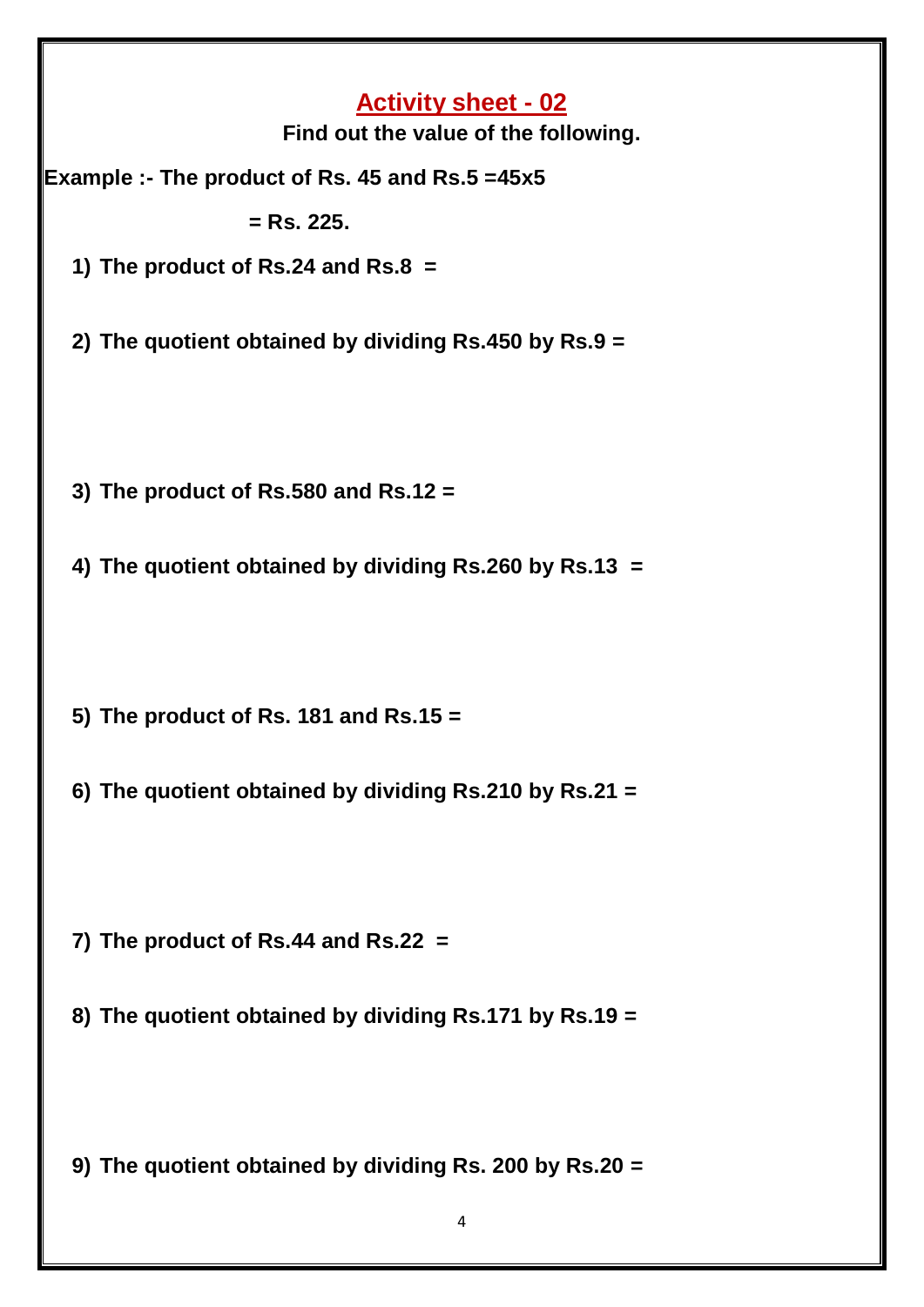### **Activity sheet - 03**

**Prepare price list or receipt of the following details. Example :- Kumari. Deepa has bought following items from vishwabandhu store on account of diwali festival.**

 **The price of 1 kg Uradh dhal is Rs. 90, she bought - 2 Kg The price of 1 kg Green gram dhal is Rs.60, she bought -1 Kg**

**The price of Tur dhal is Rs.110, she bought - 2 Kg**

**The price of 1 kg jaggery is Rs.40, she bought -3 Kg**

| Name of store:-Vishwabandhu store, Ranganatha lay out, |                                        |                     |              |                     |  |
|--------------------------------------------------------|----------------------------------------|---------------------|--------------|---------------------|--|
| Davanagere.                                            |                                        |                     |              |                     |  |
| <b>No:210</b>                                          | Name:- Kumari.Deepa<br>Date:05.03.2021 |                     |              |                     |  |
| SI.no.                                                 | <b>Details</b>                         | Quantity(kg)        | <b>Price</b> | <b>Total amount</b> |  |
| 1                                                      | <b>Urad dhal</b>                       | $\mathbf 2$         | $90 - 00$    | 180-00              |  |
| $\mathbf{2}$                                           | Green gram<br>dhal                     | 1                   | 60-00        | 60-00               |  |
| 3                                                      | <b>Tur dhal</b>                        | $\mathbf 2$         | 110-00       | 220-00              |  |
| 4                                                      | Jaggery                                | 3                   | 40-00        | 120-00              |  |
|                                                        |                                        | <b>Total amount</b> |              | 580-00              |  |

**1) Vivek has bought following fruits from "Rajkumar fruits stall". Prepare price list for the following details.**

**Price of 1 kg apple is Rs.100, he bought – 2 Kg**

**Price of 1 kg orange is Rs. 70, he bought - 2 Kg**

**Price of 1 kg grapes is Rs.90, he bought- 1.1/2 Kg**

**Price of 1 kg pineapple is Rs. 60, he bought- 2kg**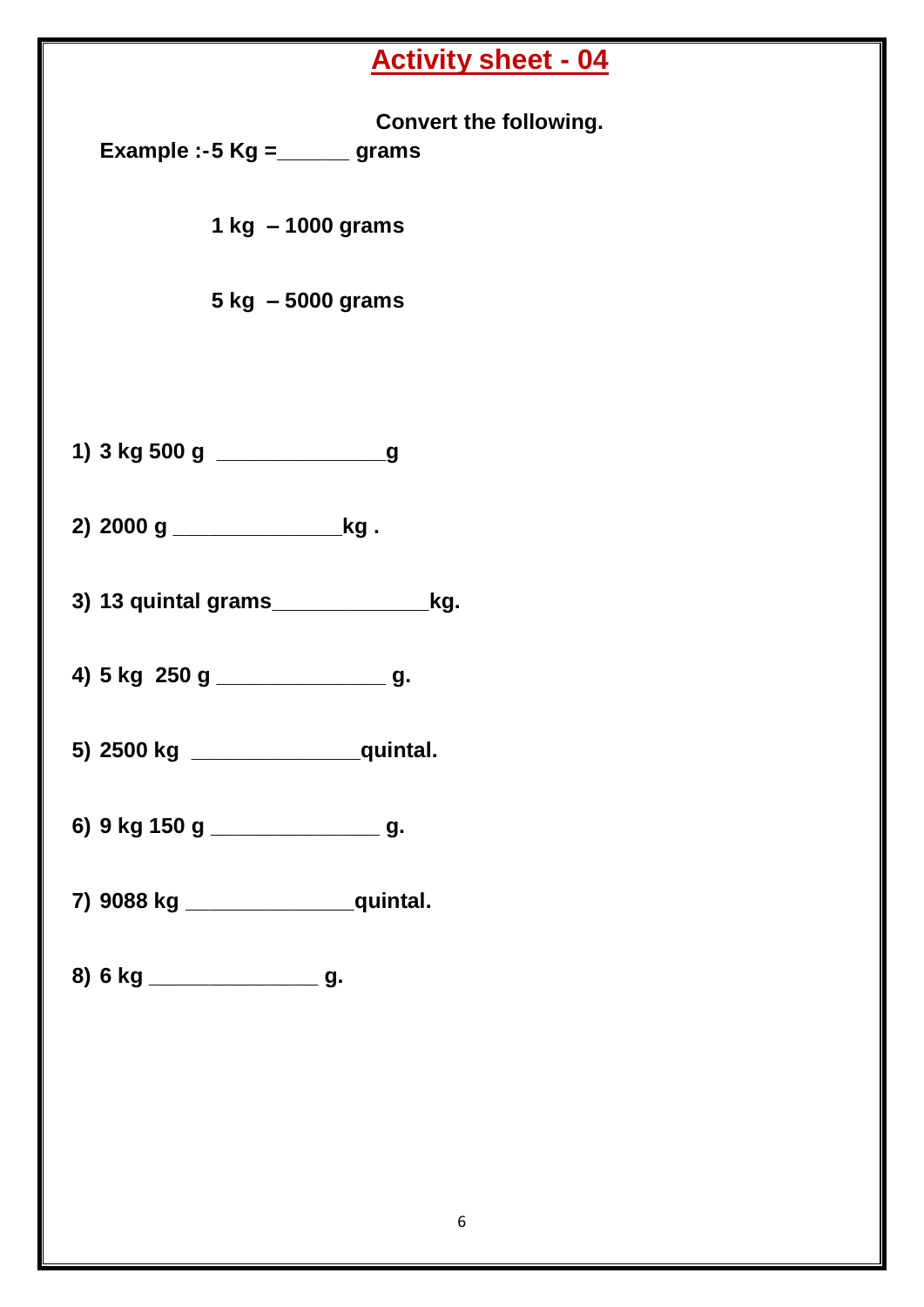# **Activity sheet - 05**

| <b>Convert the following.</b>          |  |
|----------------------------------------|--|
| Example :- $5 L_{\_}$ ml.              |  |
| $1 L - 1000 ml$<br>$1 L - 5000 ml$     |  |
|                                        |  |
| 1) 8 L 500 ml ________________ ml      |  |
| 2) 5 L100 ml _________________ ml.     |  |
| 3) 2500 ml ________________________ L. |  |
|                                        |  |
| 5) 4800 ml _______________________ L.  |  |
|                                        |  |
| 7) 8500 ml ____________________ L.     |  |
| 8) 10 L ____________________ ml.       |  |
| 9) 1250 ml ______________________ml.   |  |
|                                        |  |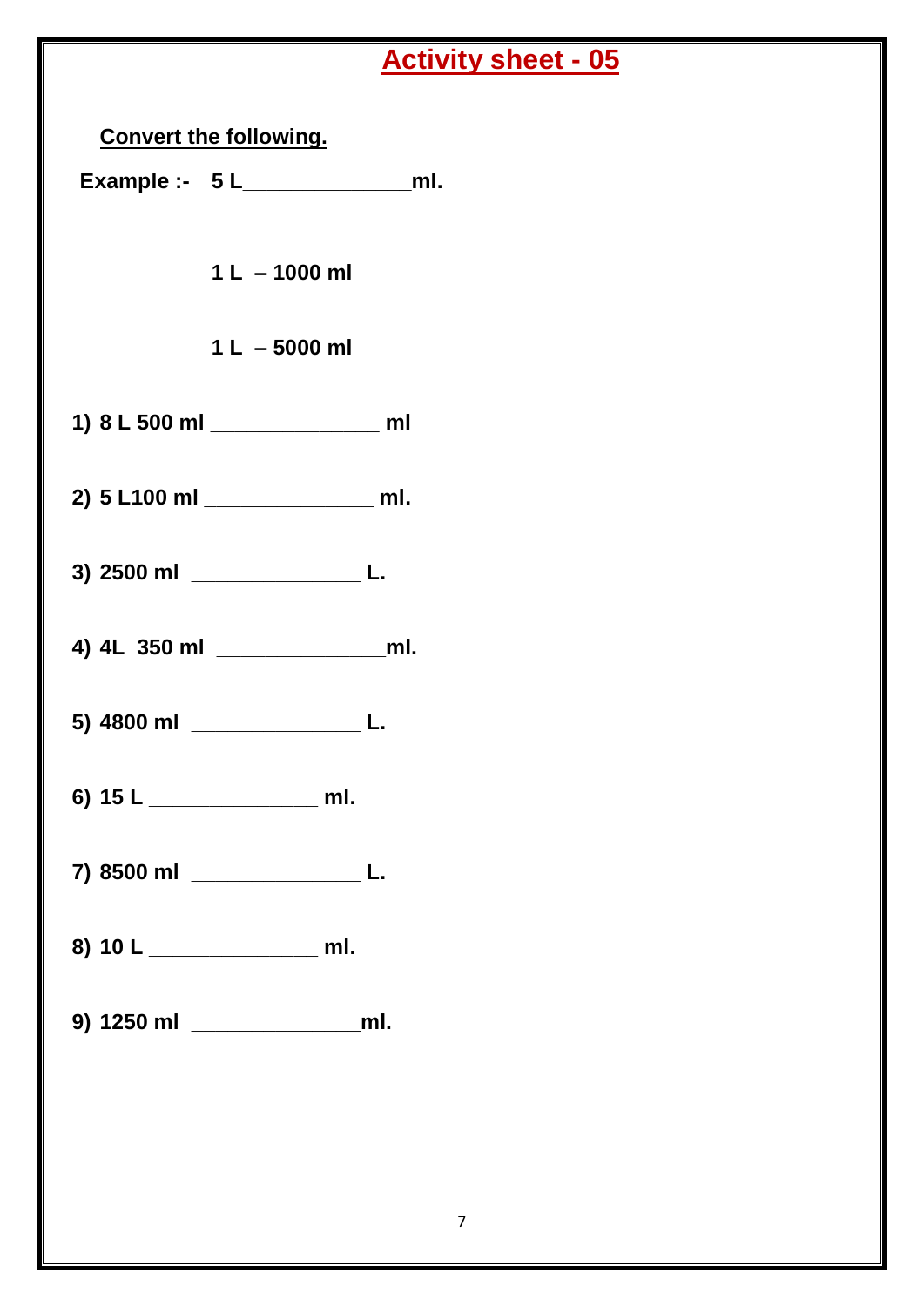## **Activity- 06**

 **Answer the following questions.**

- **1) How many hours in a day?**
- **2) How many minutes in a hour?**
- **3) How many seconds in a minute?**
- **4) How many days in a month?**
- **5) How many days in a week?**
- **6) How many days in a year?**
- **7) How many weeks in a month?**
- **8) How many days are there in the month of february?**
- **9) How many months in a year?**
	- **10) How many weeks in a year?**
- **11) How many days are there in a leap year?**
	- **12)What is the sum of 7 hour 30 minutes and 2 hour 20 minutes?**
	- **12)What is the difference of 7 hour 30 minutes and 5 hour 15 minutes?**
	- **13)How many days are there in the month of february of leap year?**
	- **14)How many seasons are there in a year?**